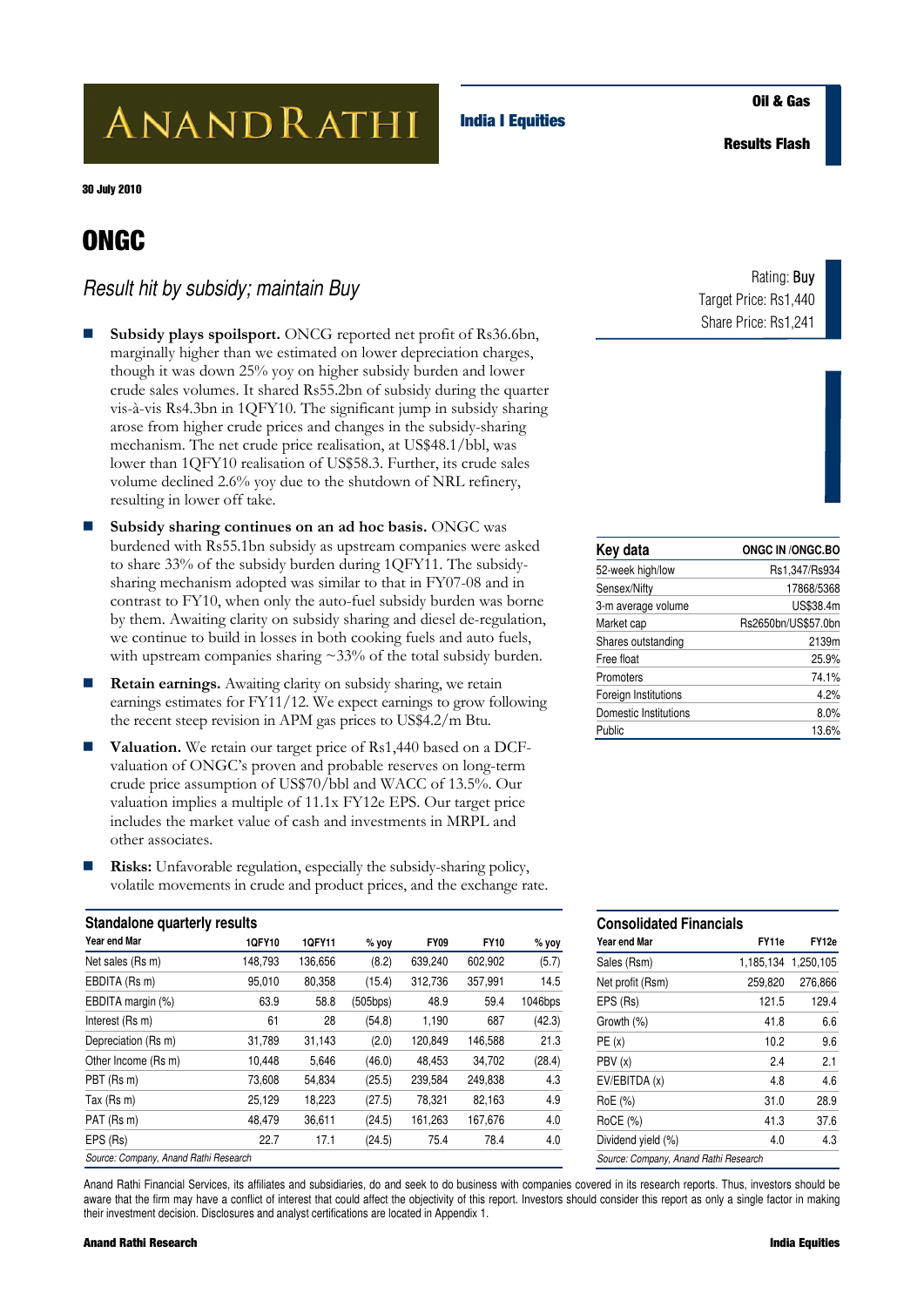# **Results Review**

**ONGC's 1QFY11 standalone net profit, at Rs36.6bn (-25% yoy), was marginally higher than we expected, on lower depreciation charges. 1Q profit was down 25% yoy on a higher subsidy burden and lower crude sales volumes. As a result, net crude price realisation was down to US\$48.1/bbl, from US\$58.3 in 1QFY10. Further, crude sales volumes declined 2.6% yoy due to the shutdown of the NRL refinery resulting in lower offtake.** 

#### **1QFY11 net crude price realization at US\$48.1/bbl**

ONGC reported 1Q net realization at US\$48.1/bbl, post-subsidy discount of US\$32.8/bbl. It accounted for Rs55.2bn of the total upstream share of Rs66.9bn. Of upstream companies, its share of the subsidy burden has been 82% in 1Q vis-a-vis 80% in FY10. The subsidy share increased in 1Q as GAIL's share has declined.

As seen in Fig 1, ONGC's net realization per bbl in 1QFY10 was much lower than the past three-year average of around US\$52/bbl. This has been chiefly for three reasons: one, a change in the subsidy-sharing formula for FY11, where ONGC has to dole out its share of entire fuel losses, unlike FY10 when its share was based on only the auto-fuel burden. Another reason is that crude had averaged nearly US\$78.6/bbl during 1QFY11, pushing up the overall subsidy burden. Also, the 2.6% yoy decline in sales volumes during the quarter led to a rise in the average subsidy per barrel of crude.



#### **Business-wise performance**

ONGC reported operating earnings of Rs80.4bn (-15% yoy) in 1QFY11. The decline in EBITDA was mainly due to the lower crude price realization and marginally lower crude sales volume. The net realization decreased from US\$58.3 to US\$48.1/bbl yoy. Crude sales volumes declined 2.6% yoy due to the shutdown of the NRL refinery, resulting in lower offtake. Further, yoy rupee appreciation during the quarter also led to the decline in profits.

ONGC reported that it has passed on the subsidy burden through discounts in the sale of crude, LPG and kerosene, the latter two forming part of its value-added-products portfolio. While international LPG prices ruled at around US\$666/ton, ONGC reported a 28% lower realization, at

*For 1QFY11, net realization was US\$48.1. For FY10, net realisation was US\$57.4/bbl* 

*EBITDA margin declined on lower crude price realisation on a yoy basis*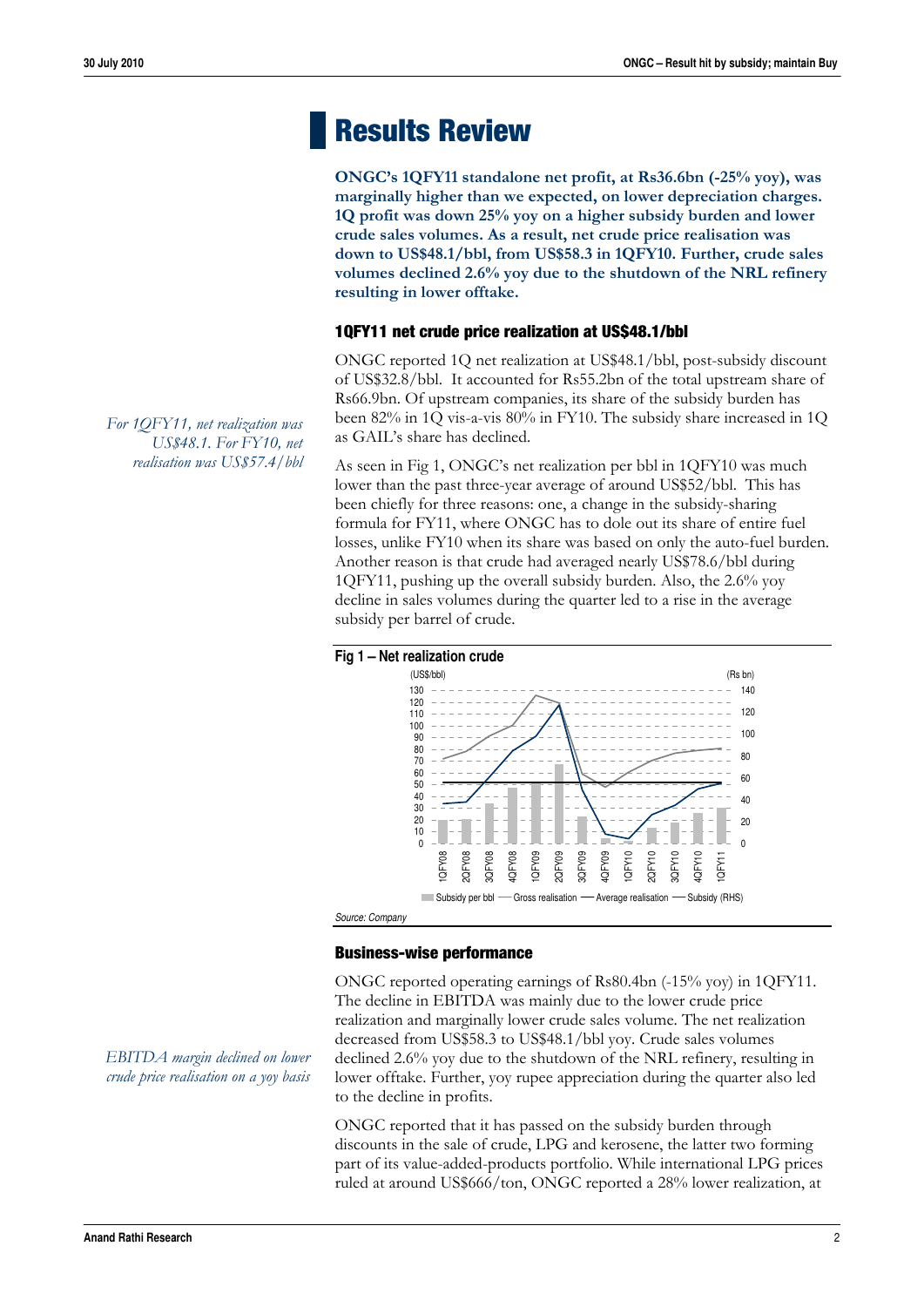#### US\$482/ton.

#### **1Q physical performance snapshot**

| Fig 2 – Segment-wise sales volumes           |        |        |        |             |             |         |
|----------------------------------------------|--------|--------|--------|-------------|-------------|---------|
|                                              | 1QFY10 | 1QFY11 | % yoy  | <b>FY09</b> | <b>FY10</b> | $%$ yoy |
| CRUDE (m tons)                               |        |        |        |             |             |         |
| Domestic                                     | 5.0    | 4.9    | (2.8)  | 21.2        | 20.7        | (2.7)   |
| JV                                           | 0.4    | 0.4    |        | 1.7         | 1.7         | 1.2     |
|                                              | 5.5    | 5.3    | (2.6)  | 22.9        | 22.3        | (2.4)   |
| GAS (bn cm)                                  |        |        |        |             |             |         |
| Domestic                                     | 4.5    | 4.5    | 0.9    | 17.7        | 18.2        | 2.9     |
| JV                                           | 0.6    | 0.6    |        | 2.8         | 2.4         | (16.3)  |
|                                              | 5.1    | 5.2    | 0.8    | 20.5        | 20.6        | 0.3     |
| VAP (thousand tons)                          |        |        |        |             |             |         |
| LPG                                          | 258.0  | 256.0  | (0.8)  | 1,028.8     | 1,107       | 7.6     |
| Naphtha                                      | 441.0  | 435.0  | (1.4)  | 1,545.1     | 1,598       | 3.4     |
| C <sub>2</sub> C <sub>3</sub>                | 122.0  | 69.0   | (43.4) | 497.0       | 534         | 7.5     |
| <b>SKO</b>                                   | 43.0   | 41.0   | (4.7)  | 152.3       | 166         | 9.0     |
| Source: Company, *VAP - Value Added Products |        |        |        |             |             |         |

| Fig 3 – Product-wise price realization   |        |        |        |             |             |        |
|------------------------------------------|--------|--------|--------|-------------|-------------|--------|
|                                          | 1QFY10 | 1QFY11 | % yoy  | <b>FY09</b> | <b>FY10</b> | % yoy  |
| CRUDE (US\$/ bbl)                        |        |        |        |             |             |        |
| Domestic                                 | 55.5   | 48.0   | (13.5) | 47.9        | 54.6        | 14.1   |
| JV                                       | 56.2   | 75.7   | 34.9   | 82.3        | 67.8        | (17.7) |
|                                          | 55.6   | 50.2   | (9.7)  | 50.4        | 55.6        | 10.4   |
| GAS (Rs/thousand cm)                     |        |        |        |             |             |        |
| Domestic                                 | 3,213  | 4,480  | 39.4   | 3,191       | 3,216       | 0.8    |
| JV                                       | 9.033  | 8.459  | (6.4)  | 8.454       | 8,809       | 4.2    |
|                                          | 3,908  | 4,951  | 26.7   | 3,914       | 3,857       | (1.4)  |
| LPG (US\$/ton)                           | 414    | 482    | 16.3   | 483         | 418         | (13.5) |
| Naphtha (US\$/bbl)                       | 512    | 703    | 37.4   | 80          | 73          | (9.0)  |
| C <sub>2</sub> C <sub>3</sub> (US\$/ton) | 327    | 463    | 41.8   | 434         | 405         | (6.8)  |
| SKO (US\$/bbl)                           | 449    | 443    | (1.3)  | 638         | 414         | (35.1) |
| Source: Company                          |        |        |        |             |             |        |

#### **Conference call key takeaways:**

- Crude sales volumes during 1QFY11 were down 2.6% yoy, though production was up 1% yoy, on lower offtake due to the shutdown of the NRL refinery.
- **FDP** was filed with the DGH for the northern discovery area (NDA) of the KG Block on 16 Jul '10 but FDP for the southern discovery area would be filed in 6 to 12 months. Capex for NDA is estimated at US\$5bn. Cumulative production is expected to 86.97bn cubic metres of gas and 4.5m tons of oil over the field life. Production is expected to start in 2016 and would achieve peak production of 12.96bn cubic metres of gas and 0.84m tons of oil in 2016 itself.
- The company expects a gas price of US\$4.2/m Btu for any IOR/EOR gas production that comes up. The "C" series gas field recently secured a gas price of US\$5.25/m Btu.
- OVL achieved production of 2.3m toe (1.7m tons of crude and 0.6bn cubic metres of gas) during 1QFY11 and expects FY11 production at 8.6m toe.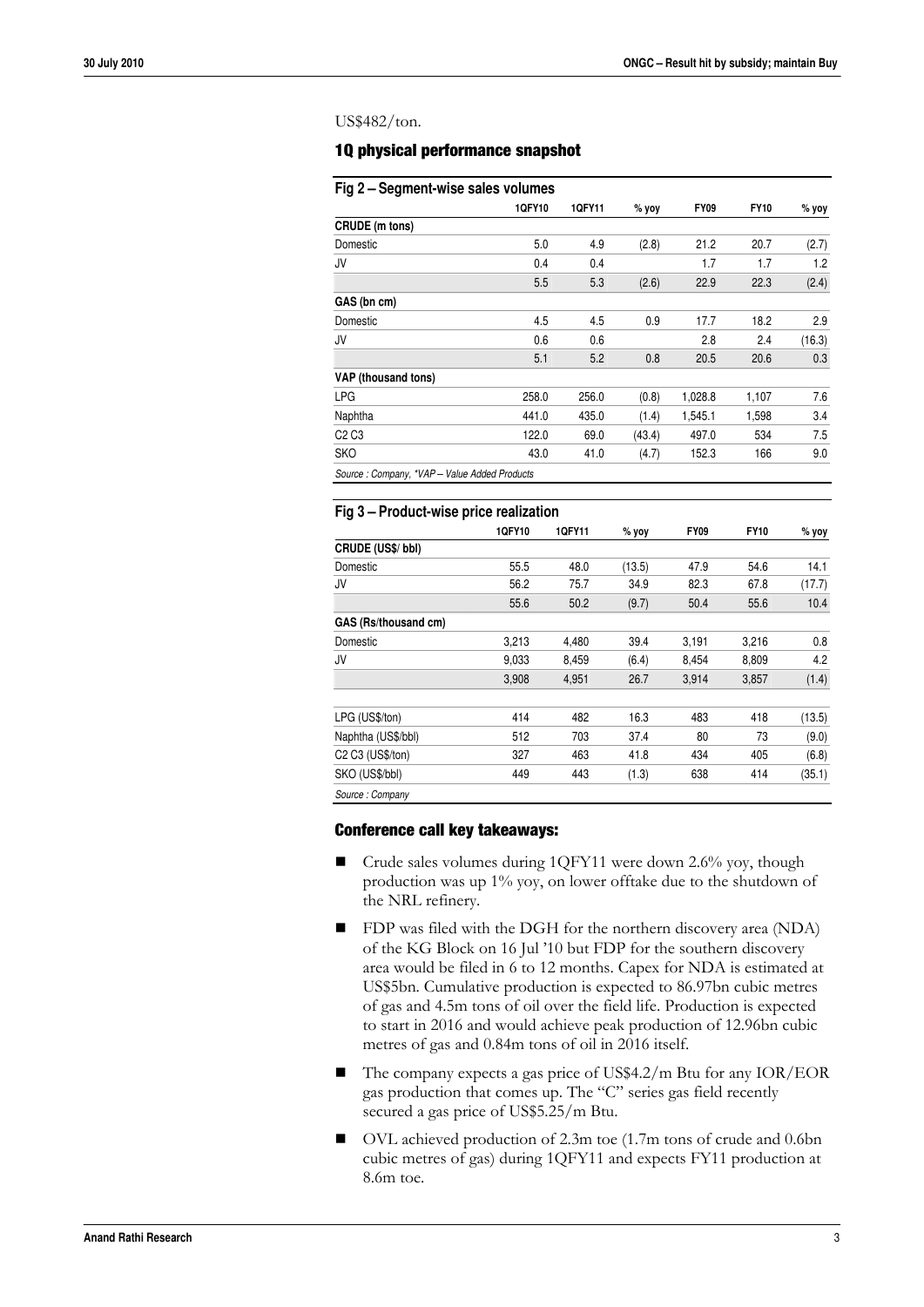Imperial Energy is currently producing 17,000bpd and is expected to achieve similar levels in FY11. It is facing technical difficulties in ramping up capacity to the earlier announced 40,000bpd. But it says there is no issue with the reserve size.